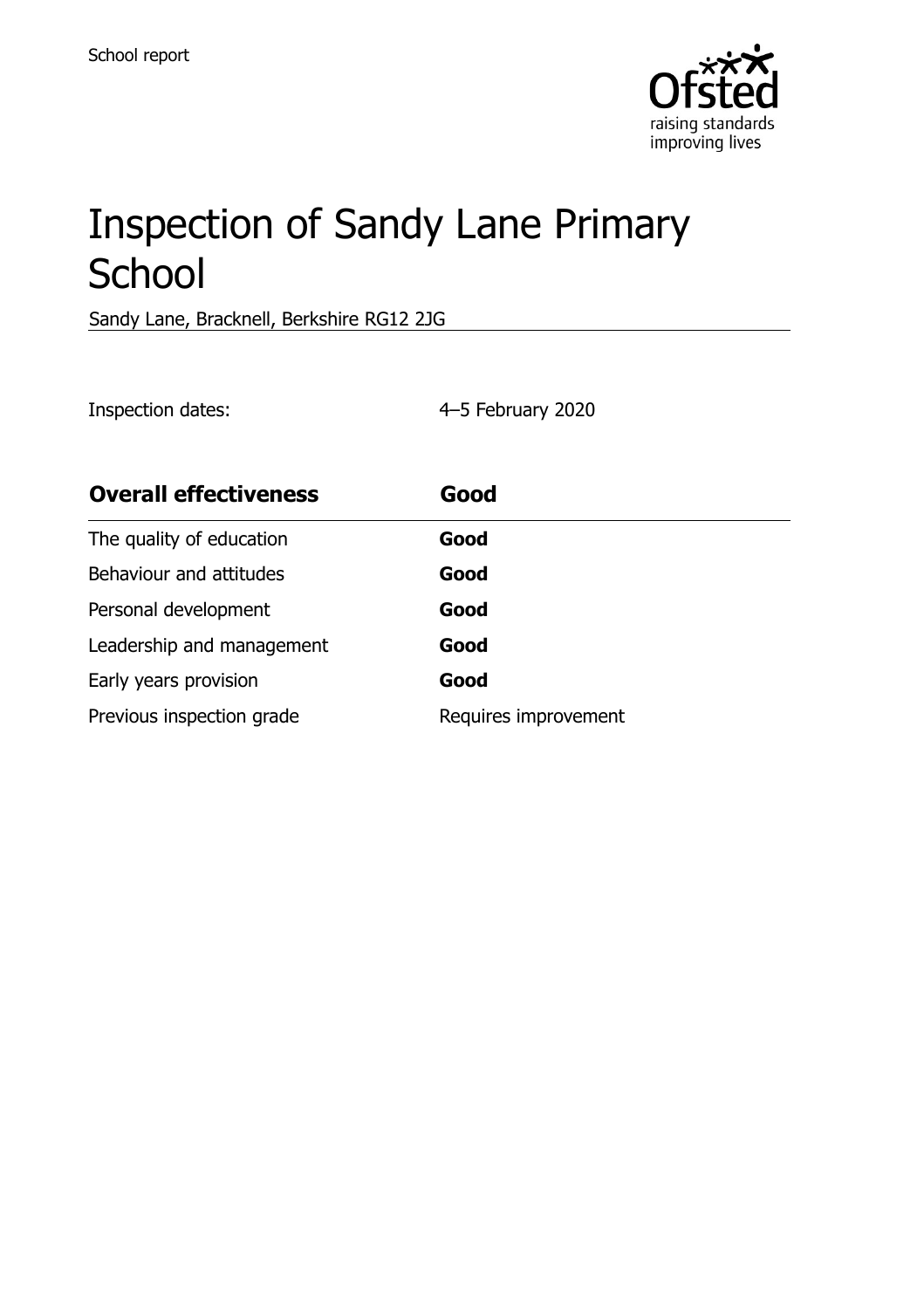

# **What is it like to attend this school?**

Pupils are proud to be part of Sandy Lane Primary School. Teachers have high expectations of their behaviour and learning. This helps pupils develop good attitudes to learning. They enjoy learning together and are quick to settle in class.

Pupils behave well during lessons and around the school. They hold doors open for others and are always polite and friendly, for example. They know and follow the school's values of being 'Positive, Respectful, Inclusive, Driven and Excellent' ('PRIDE'). A pupil linked this to the lion on the school crest: 'We're like a pride of lions. We belong together.'

Pupils feel safe in the school. They know that any incidents of poor behaviour will be dealt with. They say that bullying is rare in the school. Any problems are quickly sorted out by staff. Pupils told us that they have trusted adults they can speak to if they have any worries.

Pupils enjoy a wide range of activities outside of their lessons. For instance, pupils had recently enjoyed singing in a choir festival in London and performing 'The Twits' on stage at a drama workshop.

## **What does the school do well and what does it need to do better?**

Leaders know that it is important to make sure that what pupils learn builds on what they already know. Their plans for what pupils learn in reading, mathematics and languages ensure this particularly well. However, plans for some other subjects, such as geography, history and science, are still developing. In such subjects, pupils' learning is not yet set out in a logical order.

Leaders have ensured that reading sits at the heart of the curriculum. The teaching of phonics is now a strength. Pupils develop their reading skills more rapidly than in the past. In early years, teaching successfully prioritises early reading and writing. This provides a sound foundation for pupils' phonics learning in Year 1. Teachers help those who have fallen behind to catch up quickly. Pupils enjoy sharing books with each other and with adults. For example, when one pupil asked an adult to read to them, others flocked round to listen.

Teachers' consistently high expectations for pupils' behaviour ensure that good conduct is a feature of lessons across the school. If pupils have difficulties meeting these expectations, they are well supported by trained staff. As a result, pupils are able to focus on what they are learning and exclusion rates are low. Leaders celebrate good attendance and provide effective support when there are problems.

Leaders prioritise pupils' personal development. Staff share the school's PRIDE values regularly. Pupils understand these and follow them. For example, they enjoy being house captains, being on the Eco Council or being 'German ambassadors'.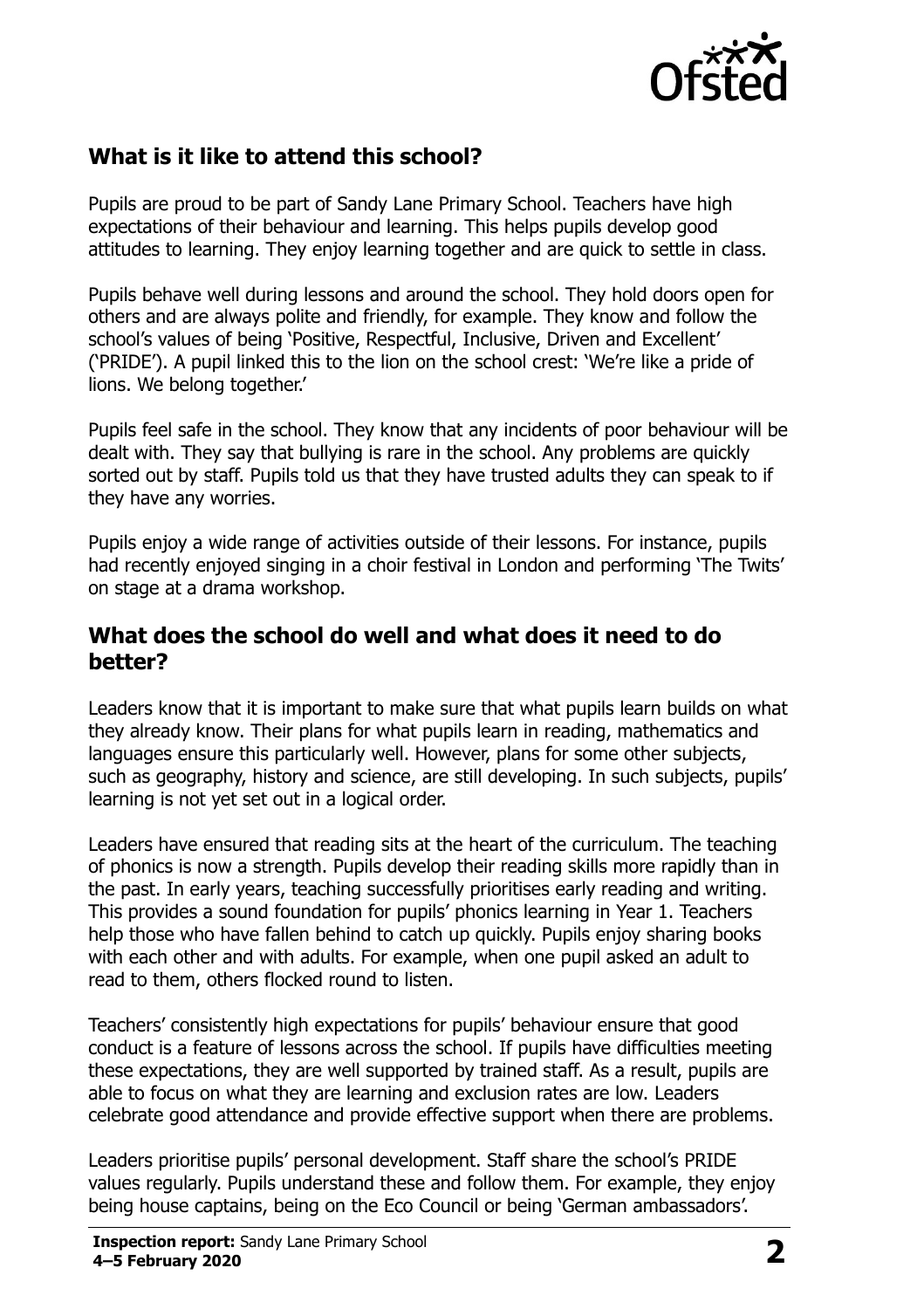

Leaders ensure that pupils learn about what it means to be a global citizen. One pupil said: 'We come from different places but we're all the same inside.'

Leaders have built strong relationships with families. Leaders run workshops to help parents support their children. For example, they run workshops on developing reading and staying safe online. Parents praise the headteacher for how he has prioritised building strong links between the school and parents. One parent said: 'The school is at the heart of the community and the community is at the heart of the school.'

Leaders have high expectations for pupils with special educational needs and/or disabilities (SEND). They are working with teachers and teaching assistants to make sure that all learning meets the needs of these pupils. Where the curriculum is already well planned and sequenced, pupils with SEND are well supported and can focus on their learning. In those subjects where the sequencing of the curriculum is still developing, pupils do not always get the exact support they need. As a result, pupils with SEND are not yet developing their knowledge and skills well across all subjects.

Pupils get off to a good start in early years. The early years leaders have built an ambitious curriculum that develops a love of learning. This ensures that all groups of children, including those with SEND, are engaged, excited and eager to learn. Staff keep a sharp focus on developing children's vocabulary and their understanding of mathematics. The curriculum builds well on what children already know. As a result, they achieve well and are well prepared for future learning. Children behave well and get along with other children and adults. Leaders know the children well and help them build positive relationships.

# **Safeguarding**

The arrangements for safeguarding are effective.

Leaders and governors take all aspects of safeguarding seriously. As a result, the school has developed secure processes and a strong culture of safeguarding. Safeguarding training is a priority for the staff and governors. Leaders ensure that safer recruitment requirements are met.

All adults in the school are clear about what to do if they have concerns about a pupil. When pupils need help it is provided quickly and effectively, including working with external support where required. Pupils are helped to recognise online risks and learn how to keep themselves safe.

## **What does the school need to do to improve?**

#### **(Information for the school and appropriate authority)**

■ Leaders have ensured that most areas of the school curriculum, including core subjects, are now planned and sequenced well. In these subjects, pupils can build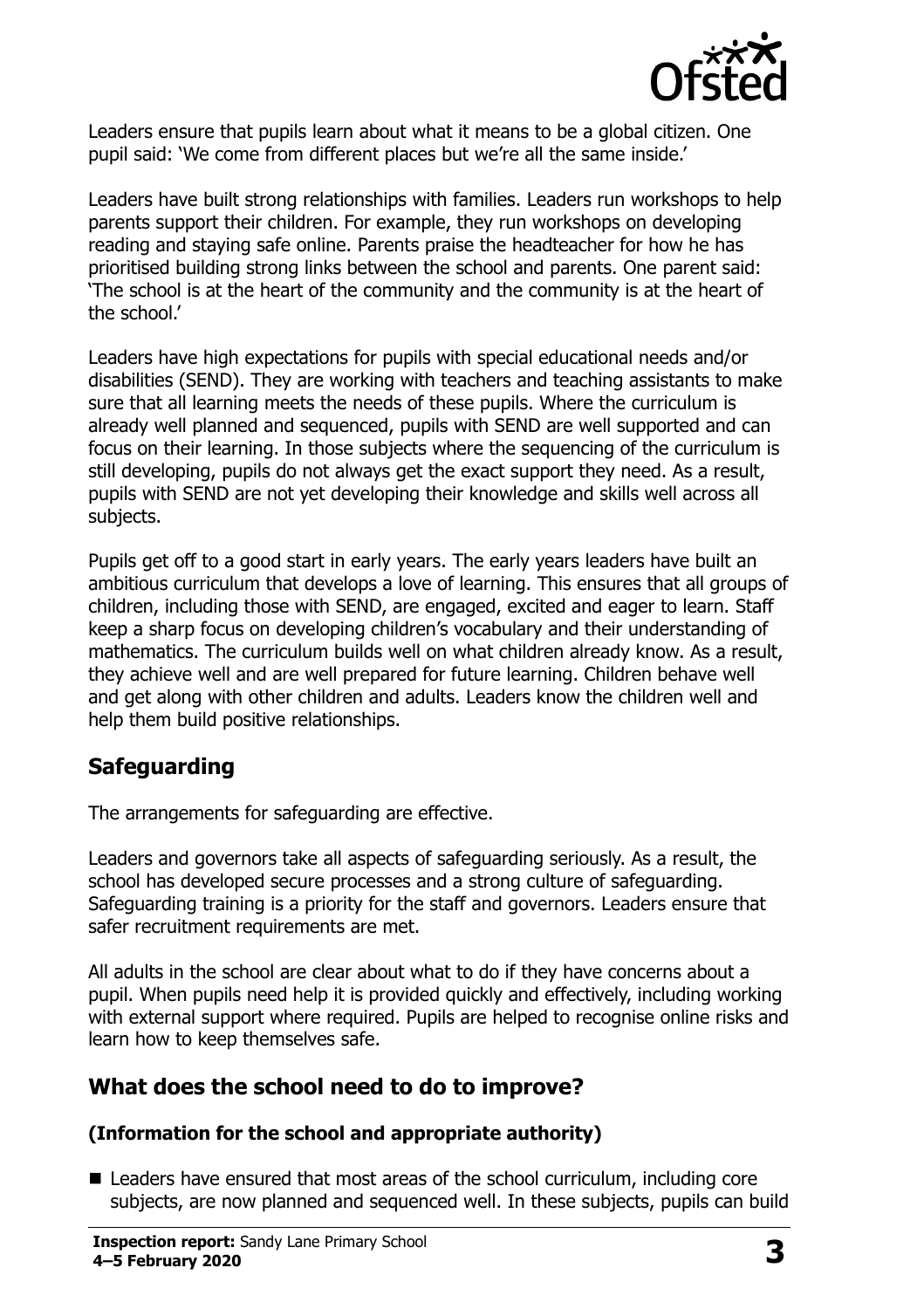

on their skills and knowledge, to know more and to do more as they progress through the school. However, there remain subjects, such as science, history and geography, where such plans are not yet fully in place. Leaders should continue to develop, support and monitor these curriculum areas to ensure that all pupils, including those with SEND, develop coherently sequenced knowledge and skills in all subjects.

## **How can I feed back my views?**

You can use [Ofsted Parent View](http://parentview.ofsted.gov.uk/) to give Ofsted your opinion on your child's school, or to find out what other parents and carers think. We use Ofsted Parent View information when deciding which schools to inspect, when to inspect them and as part of their inspection.

The Department for Education has further quidance on how to complain about a school.

If you are the school and you are not happy with the inspection or the report, you can [complain to Ofsted.](http://www.gov.uk/complain-ofsted-report)

## **Further information**

You can search for [published performance information](http://www.compare-school-performance.service.gov.uk/) about the school.

In the report, '[disadvantaged pupils](http://www.gov.uk/guidance/pupil-premium-information-for-schools-and-alternative-provision-settings)' refers to those pupils who attract government pupil premium funding: pupils claiming free school meals at any point in the last six years and pupils in care or who left care through adoption or another formal route.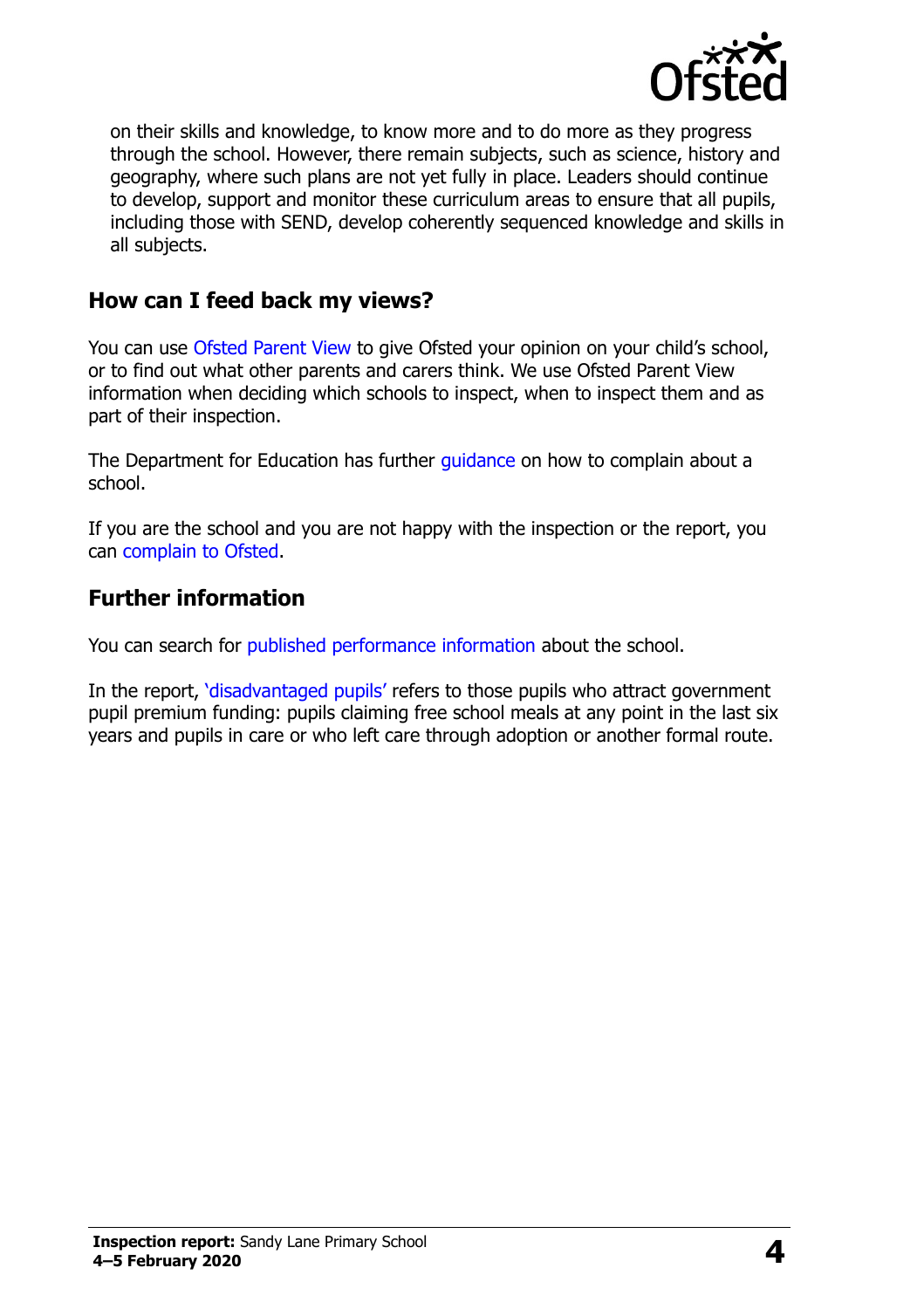

# **School details**

| Unique reference number             | 133619                                                         |  |
|-------------------------------------|----------------------------------------------------------------|--|
| <b>Local authority</b>              | <b>Bracknell Forest</b>                                        |  |
| <b>Inspection number</b>            | 10122200                                                       |  |
| <b>Type of school</b>               | Primary                                                        |  |
| <b>School category</b>              | Maintained                                                     |  |
| Age range of pupils                 | 3 to 11                                                        |  |
| <b>Gender of pupils</b>             | Mixed                                                          |  |
| Number of pupils on the school roll | 527                                                            |  |
| <b>Appropriate authority</b>        | The governing body                                             |  |
| <b>Co-Chairs of governing body</b>  | Annekan Priesack and Jenny Sachar                              |  |
| <b>Headteacher</b>                  | <b>Neil Davies</b>                                             |  |
| Website                             | www.sandylanebracknell.com                                     |  |
| Date of previous inspection         | 12 December 2018, under section 8 of<br>the Education Act 2005 |  |

## **Information about this school**

■ Since the previous inspection, two middle leaders have been appointed following the promotion of the previous post-holders to senior positions in other schools.

## **Information about this inspection**

We carried out this inspection under section 5 of the Education Act 2005.

- Inspectors met with the headteacher and the deputy headteacher. We also met with leaders responsible for English, mathematics, history, information and communication technology (ICT), modern foreign languages, SEND and early years. We met with the chair of the governing body and three other governors. We met with a representative of the local authority.
- We did deep dives in these subjects: reading, writing, mathematics, ICT, history, and modern foreign languages. We completed a range of inspection activities in order to explore these subjects in depth, including meeting with subject leaders and teachers, lesson visits with senior leaders, a review of pupils work and discussions with pupils.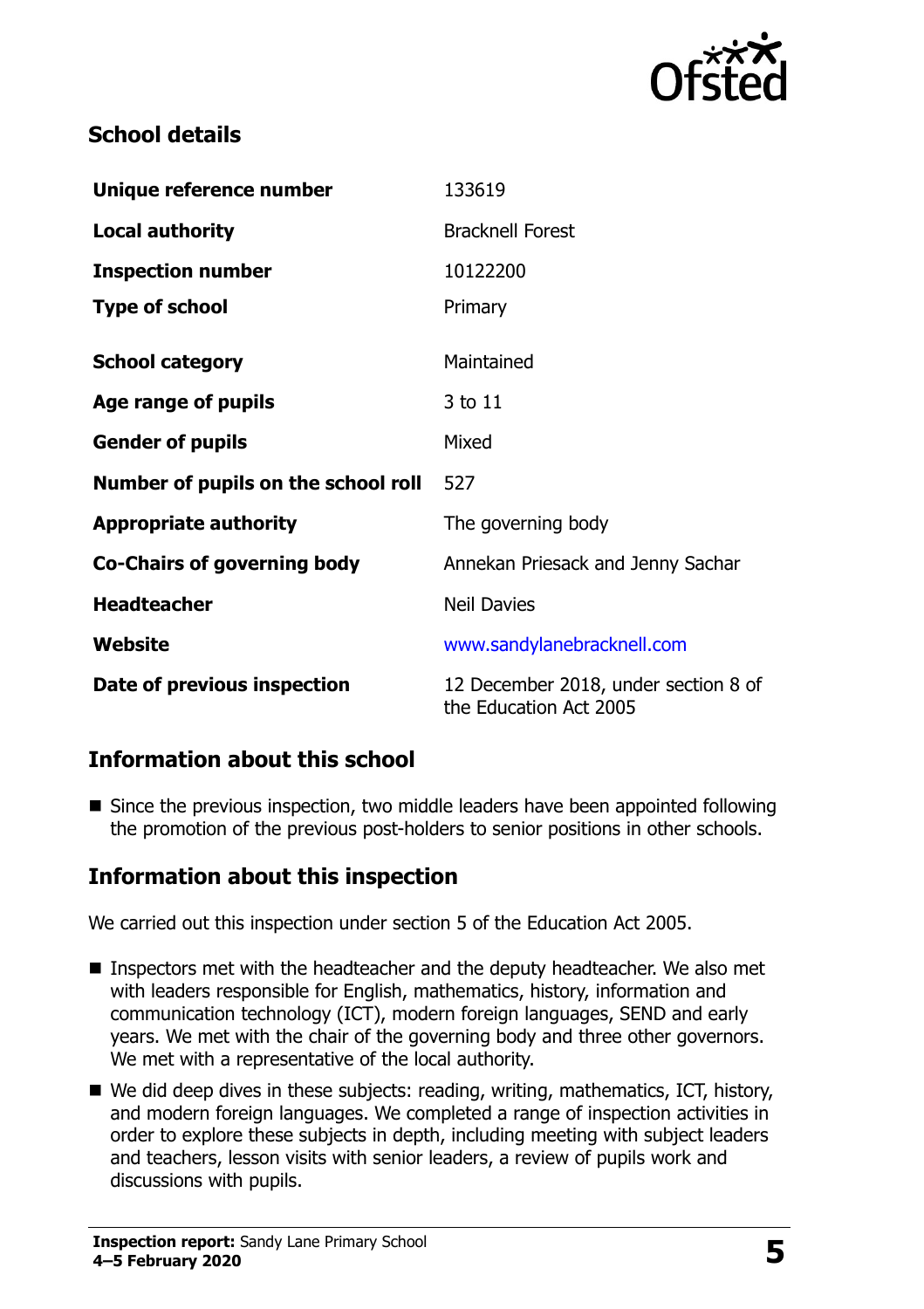

- As part of our inspection of safeguarding, we had discussions with the designated safeguarding lead, governors, staff and pupils. We checked a range of school documents and records, including the single central record.
- **Inspectors spoke to pupils about their views of the school. As well as speaking to** parents at the school gate, inspectors considered the 108 responses to Ofsted's online survey, Parent View, and the 104 free-text responses. We took account of 44 responses to Ofsted's staff survey and 14 responses to Ofsted's pupil survey.

#### **Inspection team**

| Kevin Burrell, lead inspector | Ofsted Inspector |
|-------------------------------|------------------|
| Nigel Cook                    | Ofsted Inspector |
| Paul Shaughnessy              | Ofsted Inspector |